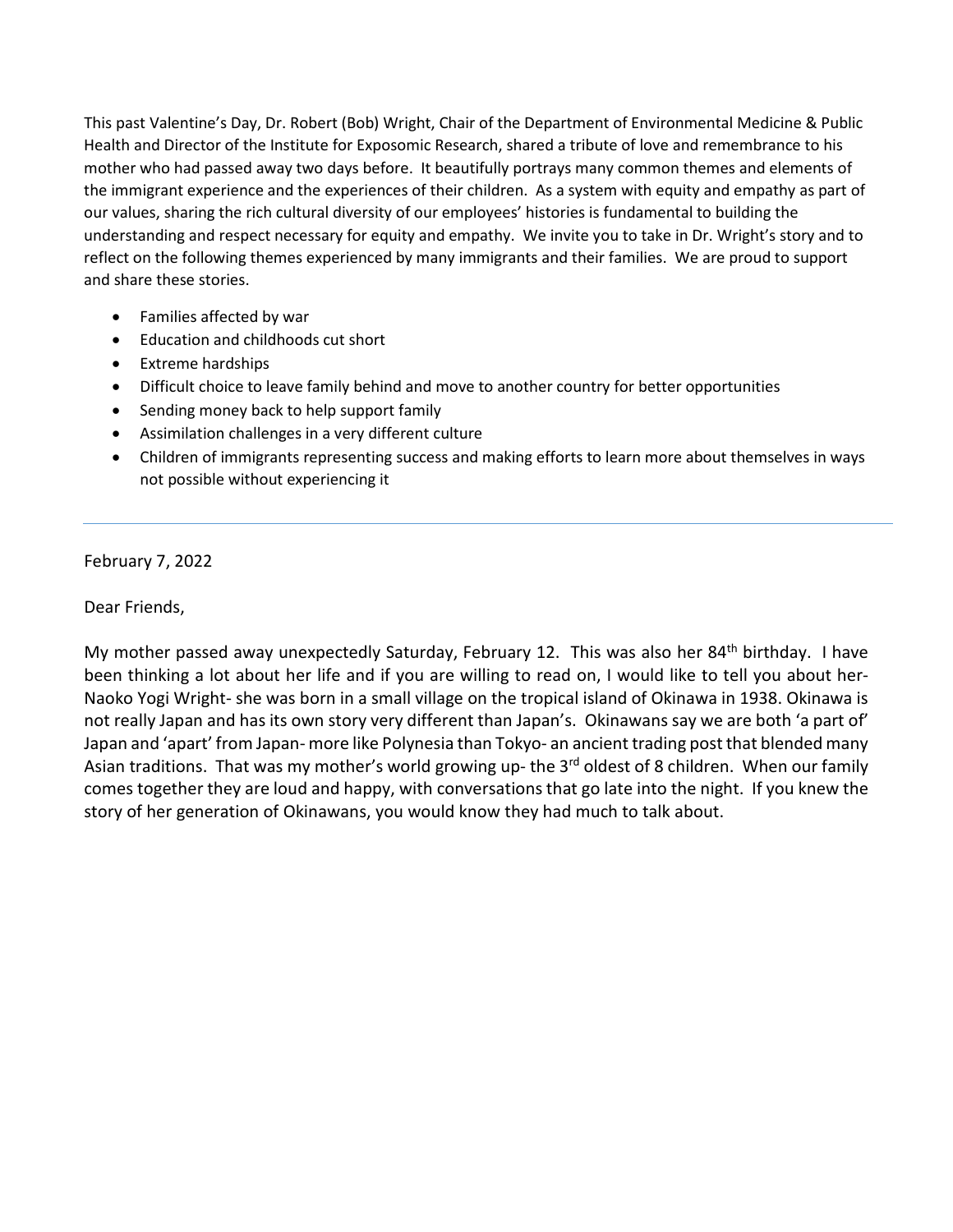Below is the village of Nakagusuku public school group photo- 1952. That is my mother- Naoko-San- in the middle row, far left, leaning in. She is 14 and is incredibly proud because she had just been told she was the top student in her class, a permanent badge of honor. It is the only photo I have of her as a child. She told me it was taken the last day of the school year and unbeknownst to her, it would be the last day she would ever go to school-even though her education meant everything to her. Her older sister-Sumiko- died of malaria shortly after the photo was taken, and Naoko had to quit school to take her sister's job at a nearby army base cleaning barracks.



In Okinawa you are never far from the ocean and you are never far from a U.S. military base. We are famous for inventing karate, for people who live to be a 100 and as the site of the last great battle of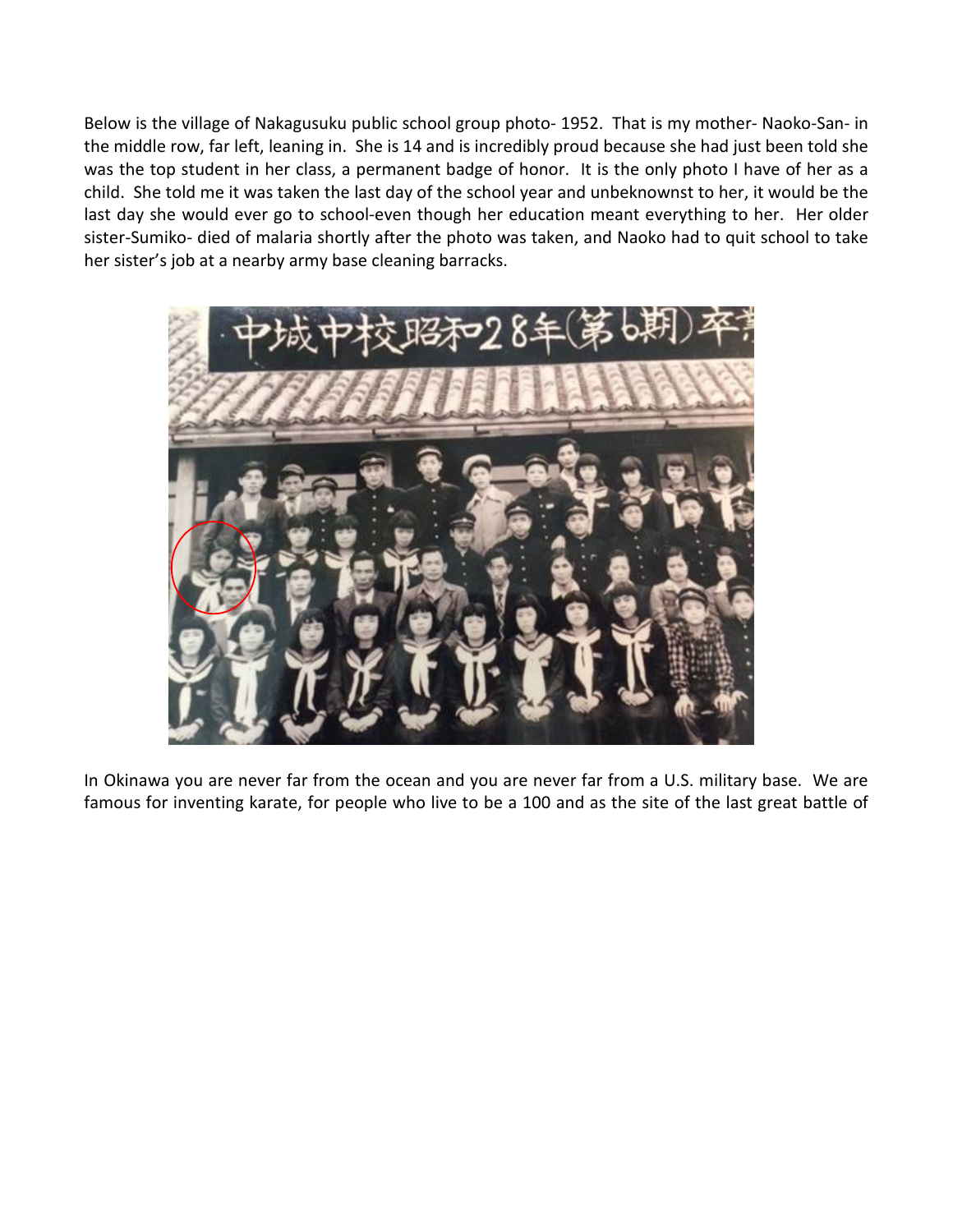

World War II. Approximately, 15,000 American soldiers died, 80,000 Japanese soldiers died, and an estimated 130,000 Okinawan men, women and children died-1/3 of the island's population. Before the battle started, my grandfather was conscripted as a cook, but he deserted and took his family to the mountain caves to hide-that's the reason they survived. He and his brother snuck out every night to find food and water. His brother and sister-in-law would eventually die from diarrhea and dehydration in the cave, which they shared with 50 other starving, reeking souls, including my 7 year old mother. After 90 days, one out of every 3 Okinawans were dead. But my mother survived. Afterwards the family lived for 3 years in a refugee camp earning money doing the clean-up of 200,000 dead bodies, picking up the debris, and rebuilding countless destroyed buildings. They ate strange army rations like spam, and hand-outs of candy and popcorn from soldiers. When they were released, they started the long walk to their former home

only to be stopped by a barb wired fence. It was now an airfield for the U.S. Military. My grandfather's- "kameko-baka"- an Okinawan family tomb shaped like a turtle was now part of the base. To him this meant his parent's spirits would never find him again. He died when Naoko-san was 12. My grandmother- Hatsu- then sent my aunt Sumiko, and my uncle Kenmei to work on the base. Two cousins who had been orphaned in the war had been adopted and my grandmother was raising 10 children as a widow. When Sumiko died, Hatsu-san sent my mother to take her job at the base. Naoko's pride at being the best in her class did not last long. She never returned to school.

Scroll forward another decade and she had become a waitress at the base. She met a soldier who came from Detroit. They met clandestinely off base -away from Hatsu's village, because her family would not approve and away from the U.S. military which also would not approve. Their marriage and 2 children were kept a secret till he could be honorably discharged. Eventually the soldier took Naoko and the children to Detroit. She didn't speak the language, knew no one in this new world, and knew nothing of American culture except what the army base had taught her. She had never seen snow before. She told me it seemed magical when she first saw it falling from the sky. The loneliness was hard- but she adapted, learned English, made friends with neighbors who at first avoided the "strange" food she made, but ultimately recognized her amazing cooking. She raised her children, sending money home to her mother every month. She played records of Okinawan music, read Japanese magazines and Okinawan